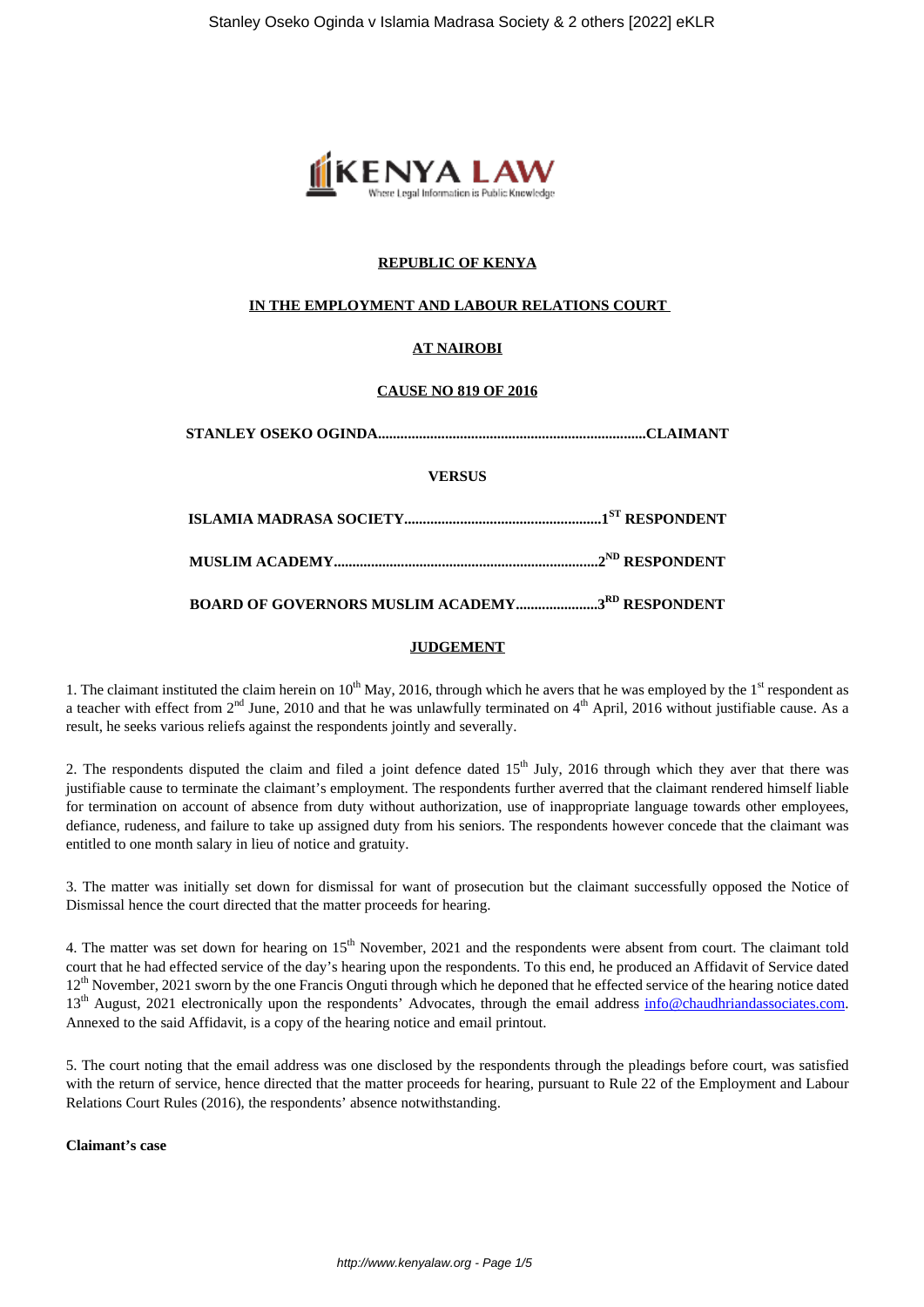6. At the hearing, the claimant took the stand and testified in support of his claim. He sought to rely on his witness statement which he asked the court to adopt as part of his evidence in chief. He also produced the documents filed together with his claim, as exhibits before court. He averred that he was employed by the  $1<sup>st</sup>$  respondent as a teacher in the  $2<sup>nd</sup>$  respondent institution, which was administered by the  $3^{rd}$  respondent. He stated that initially, he was earning a salary of Kshs 23,000/= but the same was later enhanced to Kshs  $31,111/=$  on account of his excellent performance. To this end, he referred the court to the letter of recognition issued by the 1<sup>st</sup> respondent. He informed court that he was unlawfully terminated as he was handed the letter of termination without being accorded an opportunity to defend himself. He further told court that while in the employment of the 1<sup>st</sup> respondent, he was overworked as he served as a classroom teacher, discipline master from the nursery to the secondary section, and also sat in the wildlife and environmental committee. He thus prayed that his claim be allowed as prayed.

## **Submissions**

7. The claimant filed written submissions upon close of the hearing. He reiterated the averments contained in his claim, to the effect that his termination was unlawful. He further submitted that he had proved his case on a balance of probability hence was entitled to the claims sought.

8. The respondents did not tender any submissions for consideration by court.

### **Analysis and determination**

9. The issues arising from the pleadings on record, the evidence placed before court as well as the submissions can be distilled as follows;

### **a) Whether the claimant's termination was unfair and unlawful"**

### **b) Is the claimant entitled to the reliefs sought"**

## **Whether the claimant's termination unfair and unlawful"**

10. The claimant has alleged that his termination was unfair, hence it is necessary to consider the facts and circumstances presented herein vis a vis the relevant provisions of the Employment Act.

11. The starting point is **Section 43(1)** of the Employment Act (Act), which requires an employer to prove reasons for an employee's termination, failure to which such termination is deemed to be unfair. Further on in the Act under **Section 45 (2)**, a termination of employment is unfair if the employer fails to prove that the reason for the termination is valid, fair and relates to the employee's conduct, capacity or compatibility; or based on the operational requirements of the employer. **Section 45 (2) (c)** of the Act, closely tied to this provision, as it requires an employer to prove that it complied with the requirements of fair process in undertaking the termination.

12. The specific requirements of fair hearing are espoused under **Section 41(1)** of the Act which mandates an employer to notify an employee of the intended termination. As such, the employee is to be notified of the reasons thereof in a language he or she understands and in the presence of another employee or a shop floor union representative.

13. The foregoing provisions condenses the legal threshold in respect of termination of employment. The same can be split into two portions, with the first limb being the justification of reasons for termination while the second limb constitutes the process applied in terminating the employment of the employee.

14. More importantly, it is noteworthy that the burden of proof lies with the employer. This was aptly captured by the Court of Appeal in the case of **Kenfreight (E.A.) Limited v Benson K. Nguti [2016] eKLR** as follows; **"the burden on the employee is limited only to asserting that unfair termination has occurred, leaving the burden to show that the termination is fair to the employer."**

#### **(i) Substantive justification**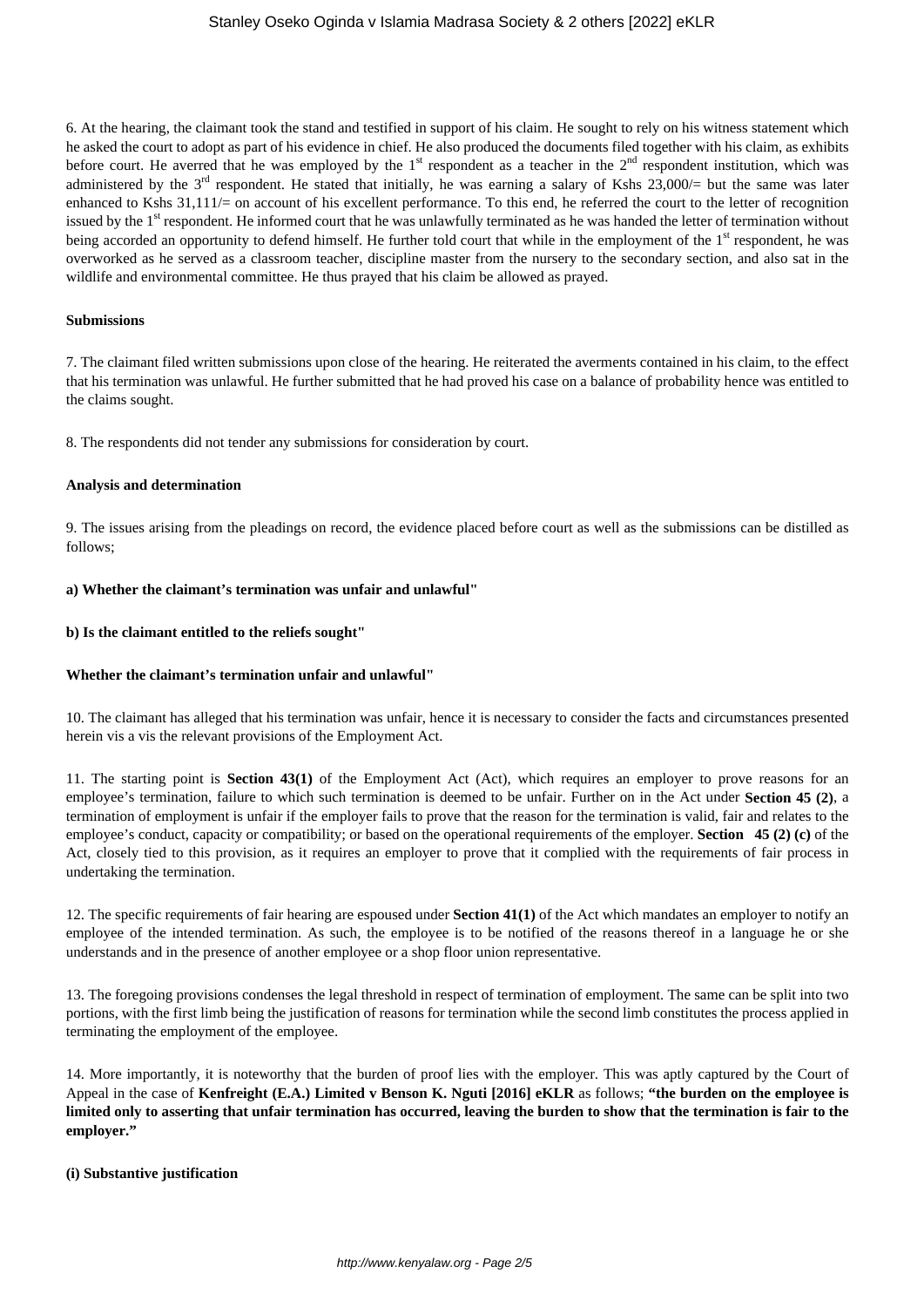15. As stated herein, substantive justification entails proving the reasons for which an employee's termination was effected. As was held in the case of **Walter Ogal Anure vs Teachers Service Commission (2013) eKLR,** substantial justice refers to establishment of a valid reason for termination. In this case, the reasons which led to the claimant's termination are ascertainable from his letter of termination which reads in part as follows;

### *"RE: NOTICE OF TERMINATION OF EMPLOYMENT*

*…Your employment is being terminated because your attendance and your general conduct violate our school expectations and polices. You have so far received warning letters about unauthorized absence from school, insubordination and inappropriate language to both your colleagues and seniors. These letters were signed and acknowledged by you and are in your personal file. Since you have demonstrated a willingness to compromise these standards, we cannot in good faith accede to your continued employment with us. Having taken all the facts and circumstances into consideration, we consider that your actions constitute serious misconduct warranting dismissal..."*

16. It is notable from the wording of the letter of termination that the claimant was being accused of abscondment of duty, insubordination and use of inappropriate language. The claimant has denied the accusations as levelled against him. Indeed, these allegations are serious in nature and constitute grounds for summary dismissal under section 44(4) of the Act.

17. Pursuant to section 45 (2) of the Act, an employer is bound to prove that the reasons for an employee's termination are valid and fair. It is logical that validity and fairness of the reasons for termination can only be established upon analysis of the documentary and oral evidence presented by the employer during the trial process. Only then, can the court determine whether such reasons as advanced are valid and fair.

18. As stated herein, the respondents did not participate in the trial process hence the documentary evidence as attached to their joint defence could not be tested in cross examination. Further there was no oral evidence to back up the accusations against the claimant. Notably, there were no written statements from the claimant's colleagues and/or supervisors to support the claims of use of inappropriate language and insubordination. Similarly, there was no evidence to prove the allegations of abscondment of duty, for instance, an attendance/clock in register. Such evidence would have been necessary in determining whether the reasons for which the claimant was terminated were indeed fair and valid. In absence of such evidence, the reasons for the claimant's dismissal have not been substantiated at all and for that reason, the same cannot be determined to be valid or fair.

19. In the circumstances, the respondents did not discharge the burden under sections 43 (1) and 45 (2) of the Employment Act.

#### **(ii) Procedural fairness**

20. The requirement for fair hearing is broadly encapsulated under section 45 (2) (c) of the Act. Section 41 (1) provides for the specific requirements to be complied with by an employer. It entails notifying the employee of the allegations leveled against him or her and granting him or her the opportunity to make representations in response to the said allegations.

21. The respondents averred in their joint defence, that the claimant was given notice prior to termination. However, no indication was given as to whether the claimant was granted a hearing prior to termination. In absence of such evidence, it can only be presumed that the claimant was not subjected to any process at all prior to his termination. Consequently, the burden of proof remains undischarged on the part of the respondents.

22. The above position was amplified the Court of Appeal in the case of **Kenfreight (E.A.) Limited v Benson K.Nguti, Civil Appeal No. 31 of 2015**, where it was held that;

**"Apart from issuing proper notice according to the contract (or payment in lieu of notice as provided), an employer is dutybound to explain to an employee in the presence of another employee or a union official, in a language the employee understands, the reason or reasons for which the employer is considering termination of the contract. In addition, an employee is entitled to be heard and his representations, if any, considered by an employer before the decision to terminate his contract of service is taken".**

23. The total sum of the foregoing is that the termination of the claimant cannot be said to be fair and lawful in terms of sections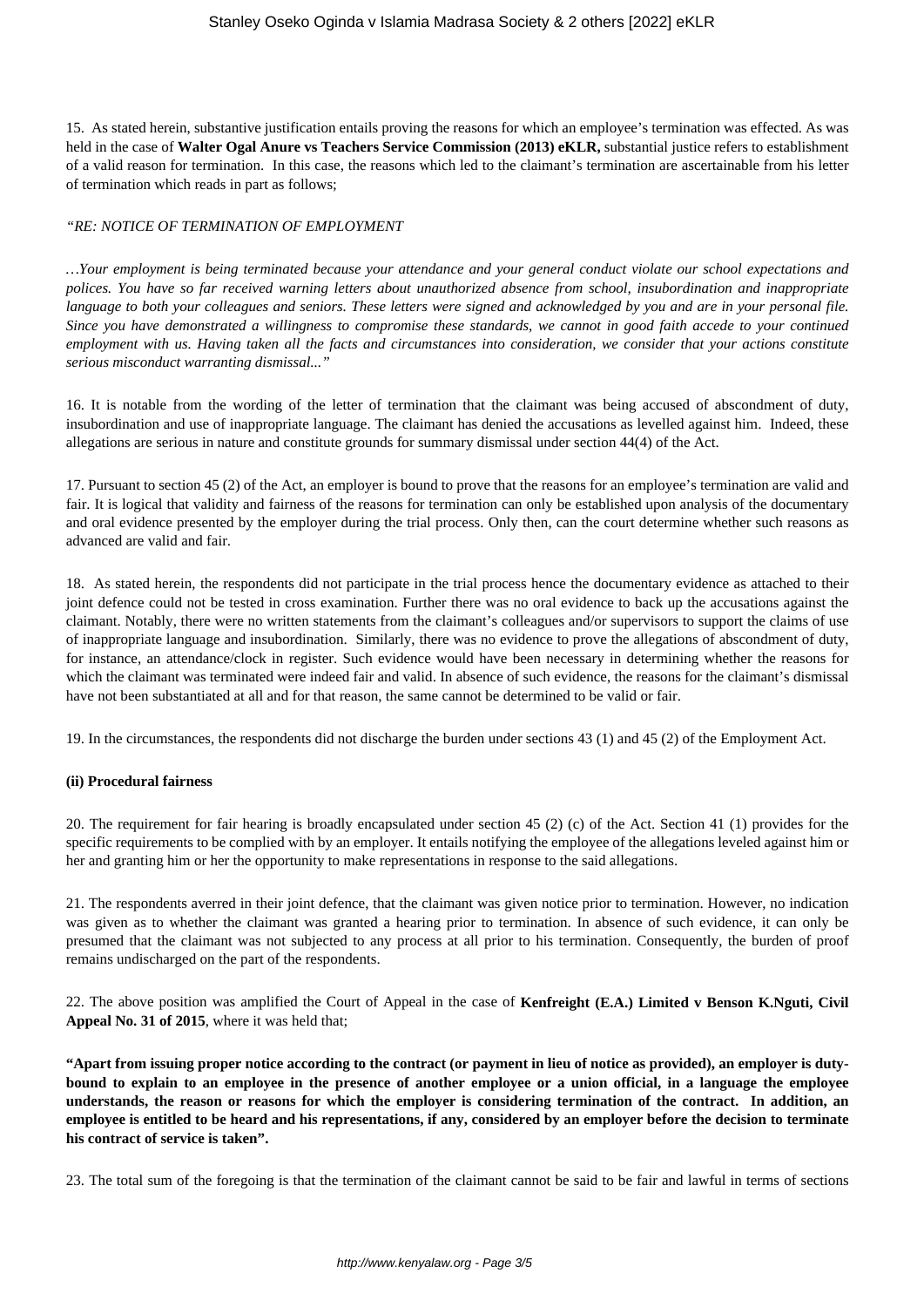$43(1)$  and  $45(2)$  of the Act and I so find.

24. Having found as such, what remedies then, avail to the claimant"

## **Reliefs**

25. Having found that the claimant's termination was unfair and unlawful, I will award him six (6) month's gross salary as compensatory damages. This award is informed by the length of the employment relationship between the parties and the fact that the reasons for his dismissal from employment were not justified at all.

26. I further award the claimant one (1) month's salary in lieu of notice pursuant to the provisions of section 35 (1) (c) of the Act. As a matter of fact, the respondents have conceded that the claimant is entitled to one months' salary notice.

27. The respondents have also conceded to the payment of service gratuity in net amount of Kshs 67,413/= hence the claimant is awarded the same.

28. The claimant has prayed for transport allowance in the sum of Kshs 144,000/= for the entire period he was employed by the respondents. Section 90 of the Employment Act places a time bar on claims older than 3 years. As such, any claim that is actionable in this respect can only be with effect from  $10<sup>th</sup>$  May, 2013 which is 3 years before the institution of the suit, till the date the claimant exited employment on 4<sup>th</sup> April, 2016. It is notable that the claimant was paid transport allowance for the month of February, 2016 thus, I take it that his entitlement is for 33 months only, that is from May, 2013 till January, 2016.

## **Orders**

29. In the circumstances, I enter Judgment in favour of the claimant against the respondents jointly and severally as follows;

**(a) Compensatory damages in the sum of Kshs 186,666/= which sum is equivalent to 6 months gross salary.**

**(b) One month's salary in lieu of notice being Kshs 31,111/=.**

- **(c) Gratuity in the net sum of Kshs 67,413/=.**
- **(d) Arrears of transport allowance for 33 months being Kshs 66,000/=.**
- **(e) The claimant shall have the costs of the suit.**

**(f) Interest on the amount in (a), (b) and (c) at court rates from the date of Judgement till payment in full.**

**DATED, SIGNED** and **DELIVERED** at **NAIROBI** this **21st** day of **January,** 2022.

………………………………………

#### **STELLA RUTTO**

### **JUDGE**

#### **Appearance**:

For the Claimant Mr. Ogeto

For the Respondent No appearance